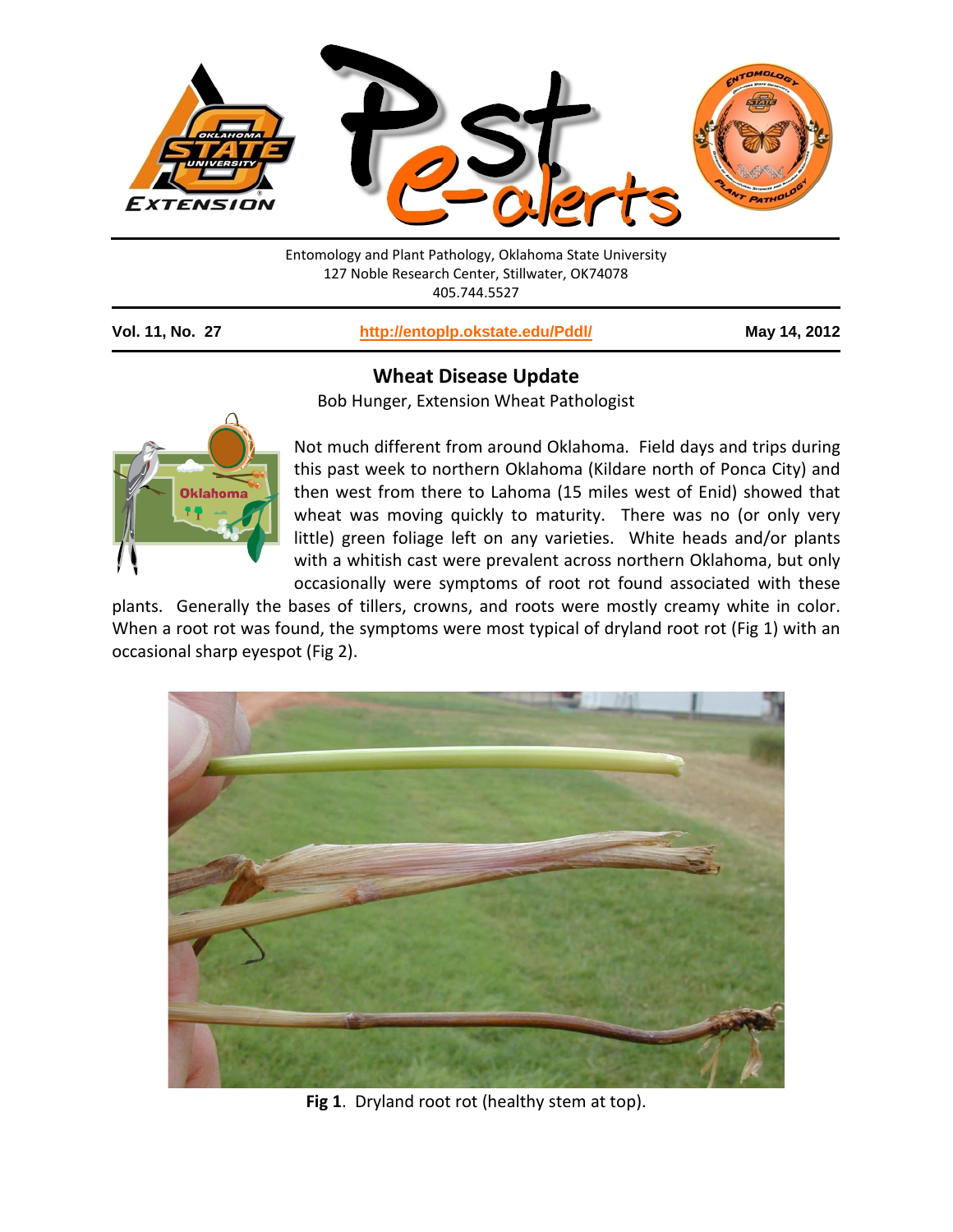

**Fig 2**. Sharp eyespot root rot lesions on wheat.

The Plant Disease & Insect Diagnostic Lab (PDIDL) received numerous wheat samples over the last week. Nearly all of these were from northern, northwestern, or the panhandle of OK. Again, only occasionally were symptoms indicative of root rot observed, and the whitish cast, white heads and/or white plants were likely due to a combination of drought and heat over the last couple of weeks combined with a mild winter that allowed many varieties to produce large numbers of tillers. An excellent and more detailed explanation of this has been written by Dr. Jeff Edwards (Small Grains Extension Agronomist, Oklahoma State University) and is available at: [http://extensionnews.okstate.edu/.](http://extensionnews.okstate.edu/) At this site, go to the article titled: DROUGHT NEWS: Environmental causes of white heads in wheat (dated 05-08-12).



**Kansas**: Dr. Erick De Wolf (Wheat Extension Pathologist, Kansas State University), 11-May: "The wheat in Kansas continues to develop ahead of schedule with most farmers and agronomists indicating the crop is 2- 3 weeks ahead of schedule. Most of the wheat in KS is now moving through the grain filling stages of growth. Wheat in north central and

northwestern KS was flowering and early stages of kernel development this week. The wheat is showing signs of rapid maturity in many areas of west central, southwestern and south central counties. The rapid maturity appears to be the result of periodic heat stress and persistent dry conditions in the past 2-3 weeks.